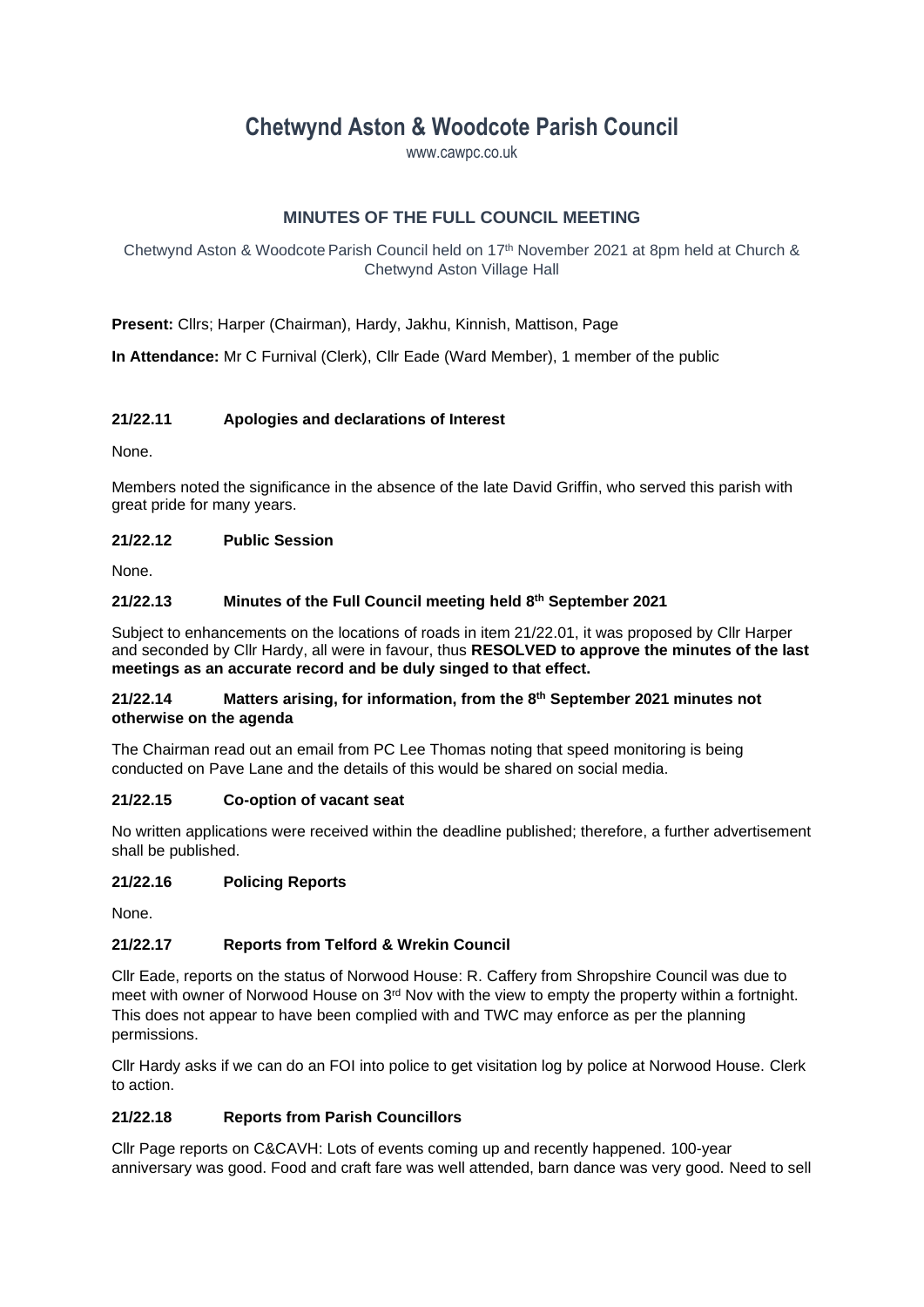more tickets for the Bow Marris choir on Dec 11<sup>th</sup>, any donations for raffle are welcomed. Next year likely to have "Flix in the Sticks", more details to be shared.

The team at the village hall are working very hard to maintain the facility and the Parish Councillors are welcomed to attend more of their events.

Cllr Kinnish reports on the Wrekin Area Committee of SALC: at the AGM of WAC, there was some discussion on localised planning policy, it was deferred to a future meeting due to the non-attendance of the parish council requesting to discuss the topic. TWC confirmed that details will come out soon of planning training sessions being delivered by TWC, free for parish councillors.

D. West, in her new role at TWC reported that her main focus is to support community initiatives within Telford & Wrekin to enable local people to be healthier and more physically active, by working with community groups (and Parish & Town Councils) in the development of projects to increase the local community's health and wellbeing, to provide additional opportunities and to address health inequalities, especially for vulnerable, deprived or underserved sectors of the community.

D. West and her team are keen to provide advice, support and sources of funding for any community led, health and wellbeing activity improvement projects across the Borough and encourages anyone to get in touch for advice and guidance.

Cllr Harper reports on NRP: the Audeley Avenue Ind Est is not fit for purpose and Cllr Harper fears that the businesses on this site will be moved over to the NiPark and therefore the units on the NiPark becoming a missed opportunity for innovative business to move in. Cllr Harper is further concerned that parking encroachments from businesses moving to these units would create more issues in the public highway, double yellow lines would need to be considered. Cllr Mattison asks if we could request for a bus service to be available through the NiPark and asks if there is any money in the development to deal with local transport needs.

It was agreed that the Clerk would draft a letter to Telford & Wrekin Council to address these concerns/questions and share with members before sending off.

### **21/22.19 Financial Reports**

21/22.19.1 Members reviewed the bank reconciliation of the latest banking statements, and it was proposed By Cllr Mattison and seconded by Cllr Kinnish, all were in favour, thus **RESOLVED that the bank reconciliation as presented be accepted as an accurate account.**

21/22.19.2 Members reviewed the payments made since the last meeting and reviewed the payments to be made, it was proposed by Cllr Hardy and seconded by Cllr Jakhu, all were in favour, thus **RESOLVED to approve the following payments:**

| <b>Details</b>        | <b>Bank ref</b> | <b>Statutes</b> | <b>Account</b> |
|-----------------------|-----------------|-----------------|----------------|
| Watering              | 237             | LGA 1972 s137   | £144.00        |
| Salary                | Salary          | LGA 1972 s112   | £220.80        |
| <b>PAYE</b>           | 120/ZB44922     | LGA 1972 s112   | £55.20         |
| Voucher reimbursement |                 | LGA 1972 s112   | £50.00         |
| Data Protection fee   | ZA436933        | LGA 1972 s143   | £35.00         |
| Watering              | 241             | LGA 1972 s137   | £72.00         |
| Salary                | Salary          | LGA 1972 s112   | £220.80        |
| <b>PAYE</b>           | 120/ZB44922     | LGA 1972 s112   | £55.20         |
| Salary                | Salarv          | LGA 1972 s112   | £220.80        |
| <b>PAYE</b>           | 120/ZB44922     | LGA 1972 s112   | £55.20         |
| Travel                | ExpensesQ3      | LGA 1972 s112   | £33.48         |
|                       |                 | <b>TOTAL</b>    | 1162.48        |

21/22.19.3 Members received a briefing of the Q3 budget review and a budget briefing for the 2022-23 financial year from the RFO and were asked to provide any suggestions for the next budget to the RFO before the next meeting.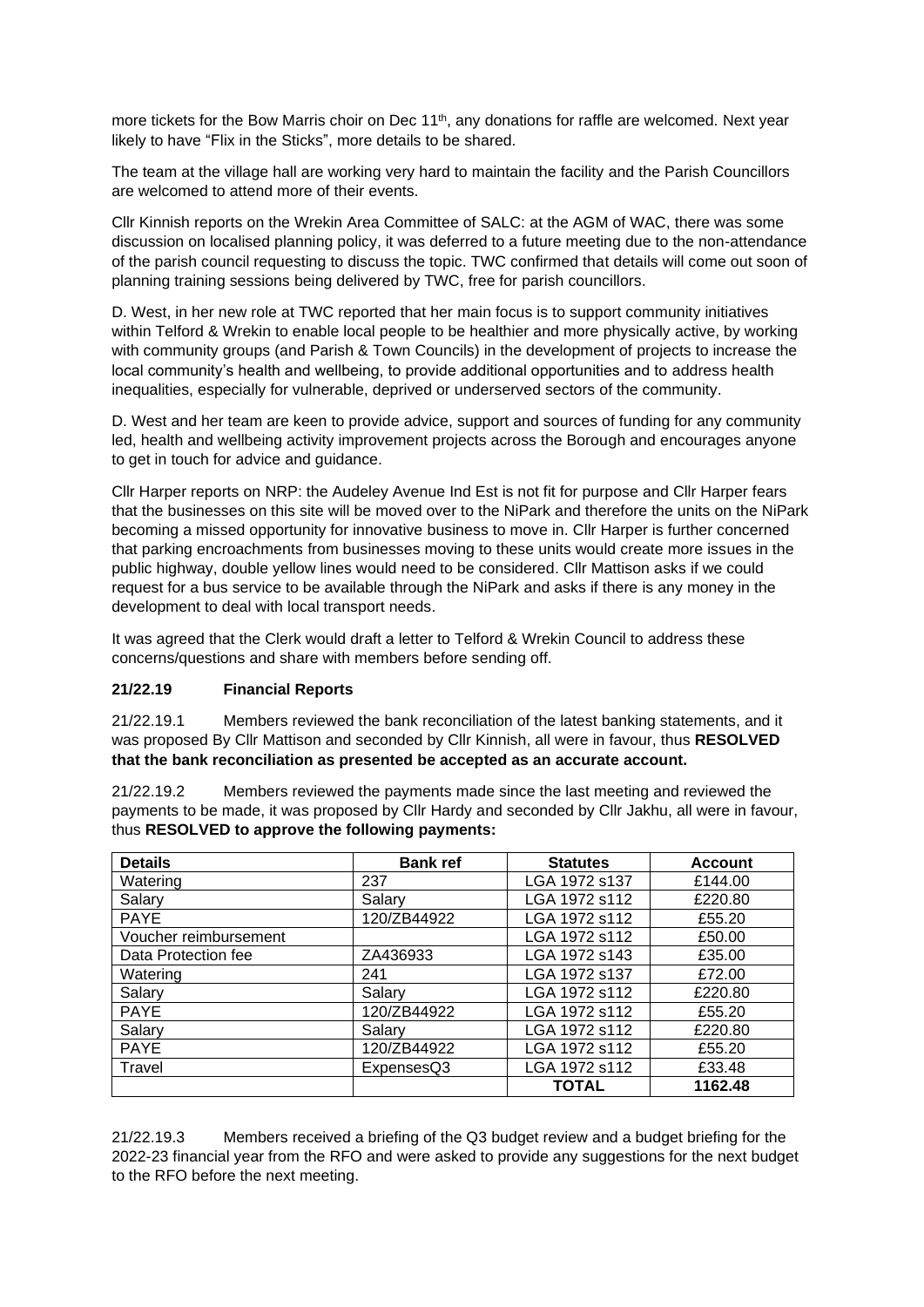Cllr Page questioned the payments for planters, the Clerk shall provide a list of payments.

# **21/22.20 Correspondence**

Following the parish councils request that extra funding be made available for highways improvements on Pave Lane a letter had been received from Bloor Homes on the 5<sup>th</sup> November 2021. This letter states that their transport consultants have looked into the forecasts of trips onto Chetwynd Aston Road at the A518/Station Road roundabout. The review concluded that the development on Station Road is not forecasted to add trips onto these roads as a result. Therefore, they do not find this request suitable towards any additional section 106 agreements.

Bloor Homes have however offered ex gratia of up to £10,000 towards improvements of Pave Lane in the interest of brokering a good relationship with residents. This payment would be subject to commencement of the development.

Cllr Eade notes there is a new temporary highways engineer in place for the area, suggests that the parish council meeting up with him to review proposals for road safety schemes that any such monies could be used for, he can give a costing for some improvements, then go back to Bloor with costs to see if they can increase their contributions. Clerk to action.

### **21/22.21 Planning**

The following applications applications/enquiries were considered, and it was proposed by Cllr Mattison and seconded by Cllr Jakhu, all were in favour, thus **RESOLVED to approve the following responses:**

| <b>Planning Application Number, Location &amp; Proposed Development</b>                | <b>CAWPC</b>   |
|----------------------------------------------------------------------------------------|----------------|
|                                                                                        | response       |
| TWC/2021/1069 - The Mount, Chetwynd Aston, Newport, Shropshire, TF10 9LD               | No objection   |
| Erection of a part single storey, part two storey and part first floor front, side and |                |
| rear extensions. Erection of 1no. detached garage with first floor habitable space     |                |
| TWC/2021/1057 - Site of The Mount, Chetwynd Aston, Newport, Shropshire                 | Object,        |
| Erection of 1no. dwelling with associated access and landscape works                   | concerned with |
|                                                                                        | access to the  |
|                                                                                        | highways and   |
|                                                                                        | design of      |
|                                                                                        | property.      |

The following applications were noted as being decided since the last meeting;

| <b>Planning Application Number, Location &amp; Proposed Development</b>                                                                                                                                                                                                                                                                                                                                                                                                                                                                                                                                                                                                                                                                                                                                                                                                                                                                                                                                                      |                                      | <b>Decision</b> |
|------------------------------------------------------------------------------------------------------------------------------------------------------------------------------------------------------------------------------------------------------------------------------------------------------------------------------------------------------------------------------------------------------------------------------------------------------------------------------------------------------------------------------------------------------------------------------------------------------------------------------------------------------------------------------------------------------------------------------------------------------------------------------------------------------------------------------------------------------------------------------------------------------------------------------------------------------------------------------------------------------------------------------|--------------------------------------|-----------------|
| TWC/2020/0941 - Norwood House Hotel, Pave Lane, Newport,<br>Shropshire, TF10 9LQ<br>Change of use from existing dining/function room (Use class A3) into five<br>hotel bedrooms with communal shower facilities (Use class C1) (part<br>retrospective) and replacement windows                                                                                                                                                                                                                                                                                                                                                                                                                                                                                                                                                                                                                                                                                                                                               | response<br>Object                   | Granted         |
| TWC/2021/0845 - The Gate Lodge, Pave Lane, Chetwynd Aston, TF10<br>9LQ<br>Variation of Condition 5 of TWC/2020/0391 (Demolition of west elevation<br>lean to extension. Replacement of 1no. window to first floor west elevation.<br>Removal and repair of roof, repairs to plinths and finals, replacement of<br>rain work goods and relocation of TV aerial. Removal or repair of retaining<br>walls, installation of pedestrian iron gate and railings and replacement of<br>vehicle access gates and posts. Repairs to existing property brickwork and<br>decoration. Installation of a gas storage tank. Proposed internal works<br>including new WC in previous store room, installation of a new gas boiler,<br>new kitchen and bathroom fittings, installation of 2no. wood burning<br>stoves, installation of underfloor heating and slabs, re-plastering of ground<br>floor walls and blocking up of an internal door way. Removal of internal<br>security bars from ground floor windows and first floor windows. | Support<br>subject to<br>conditions. | Granted         |